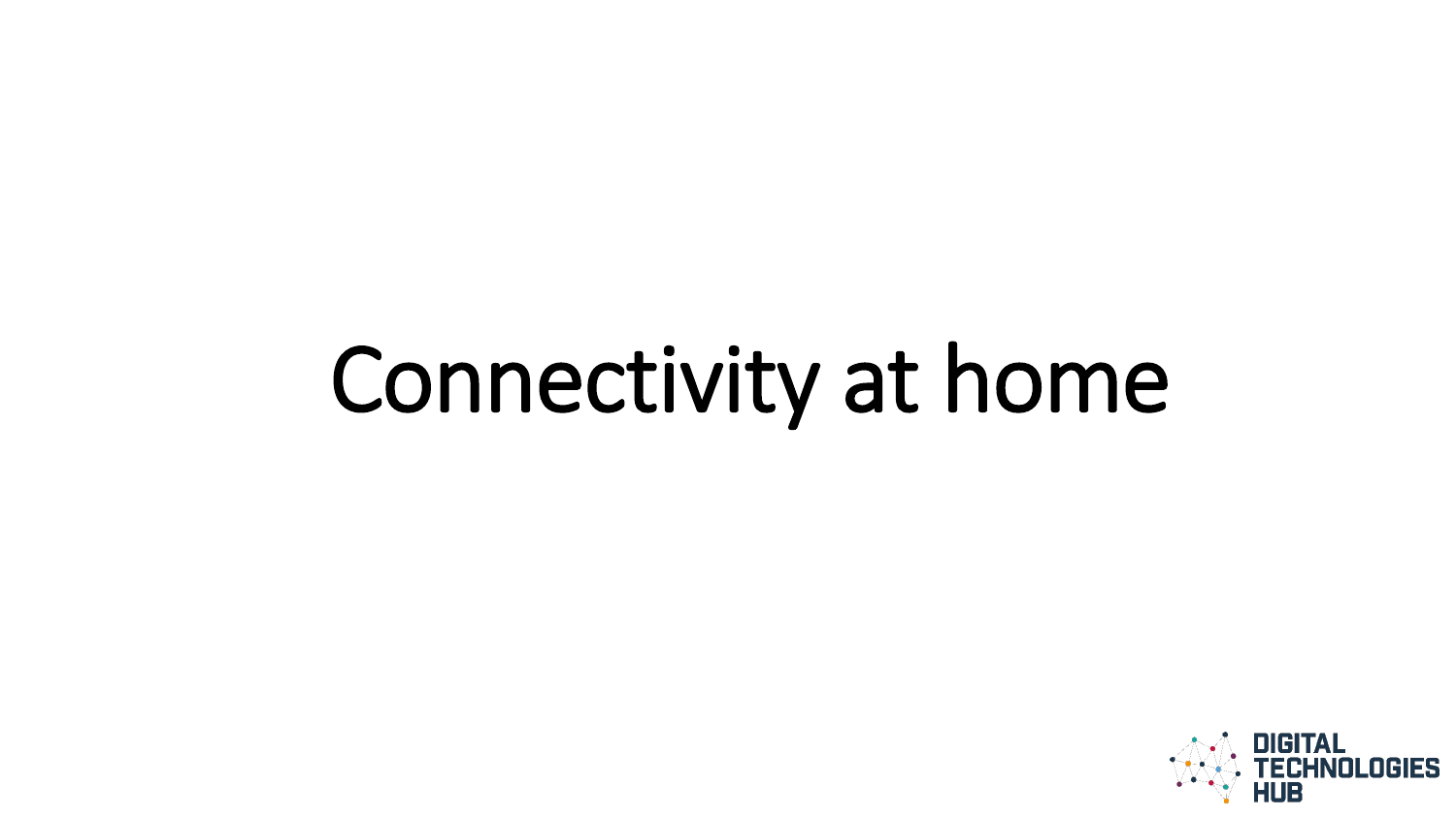Identify and explore different types of connections that can be found and linked with digital systems in your home.

| <b>30-60 MINS</b> | <b>MEDIUM</b>                       | AGES 10-12 |
|-------------------|-------------------------------------|------------|
|                   | <b>ACTIVITY TYPE: INVESTIGATION</b> |            |



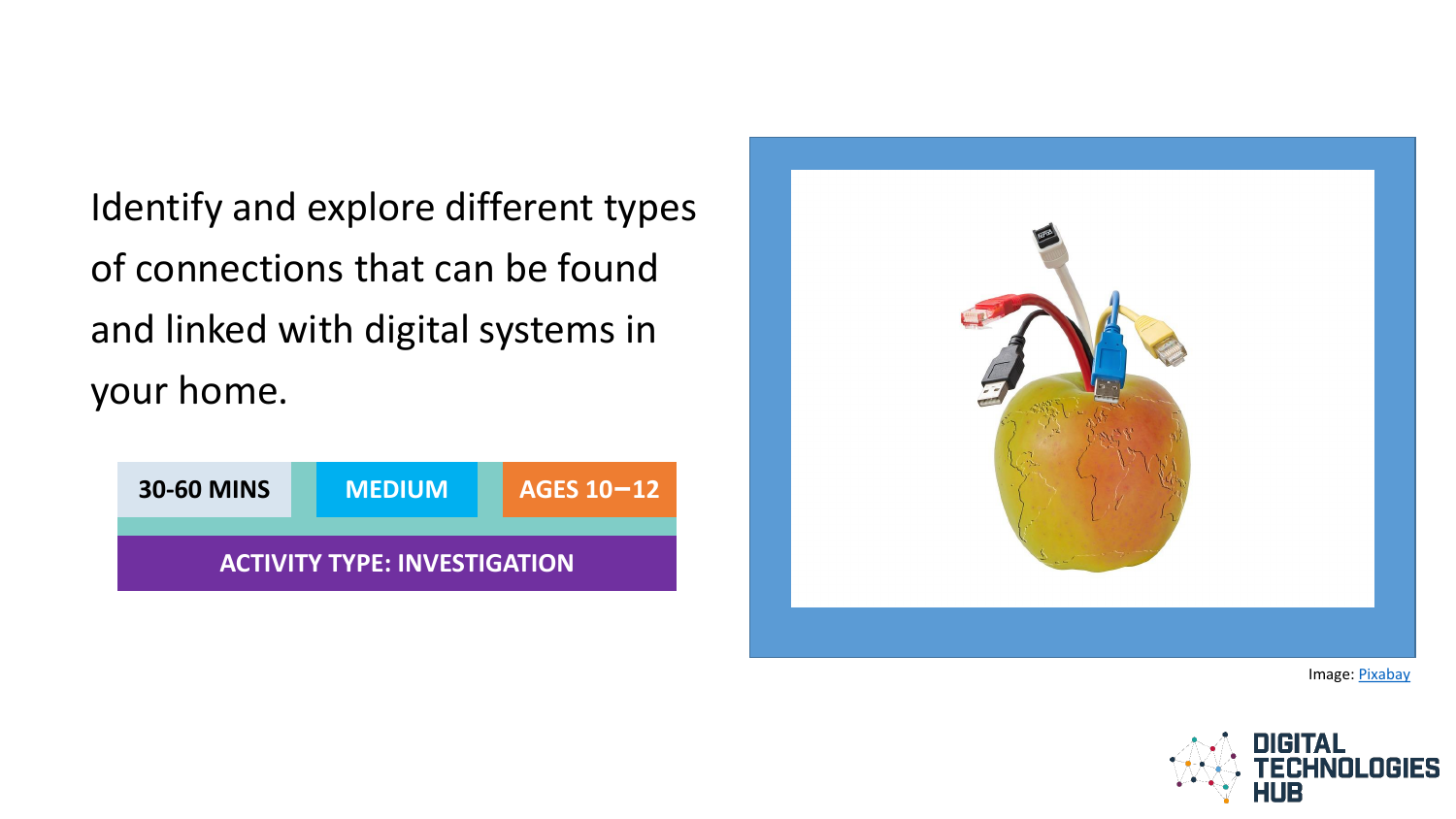### You will need …

- [Connectivity investigation sheet](#page-9-0)
- Pencil
- Clipboard (optional)
- Tablet device, such as an iPad (optional)



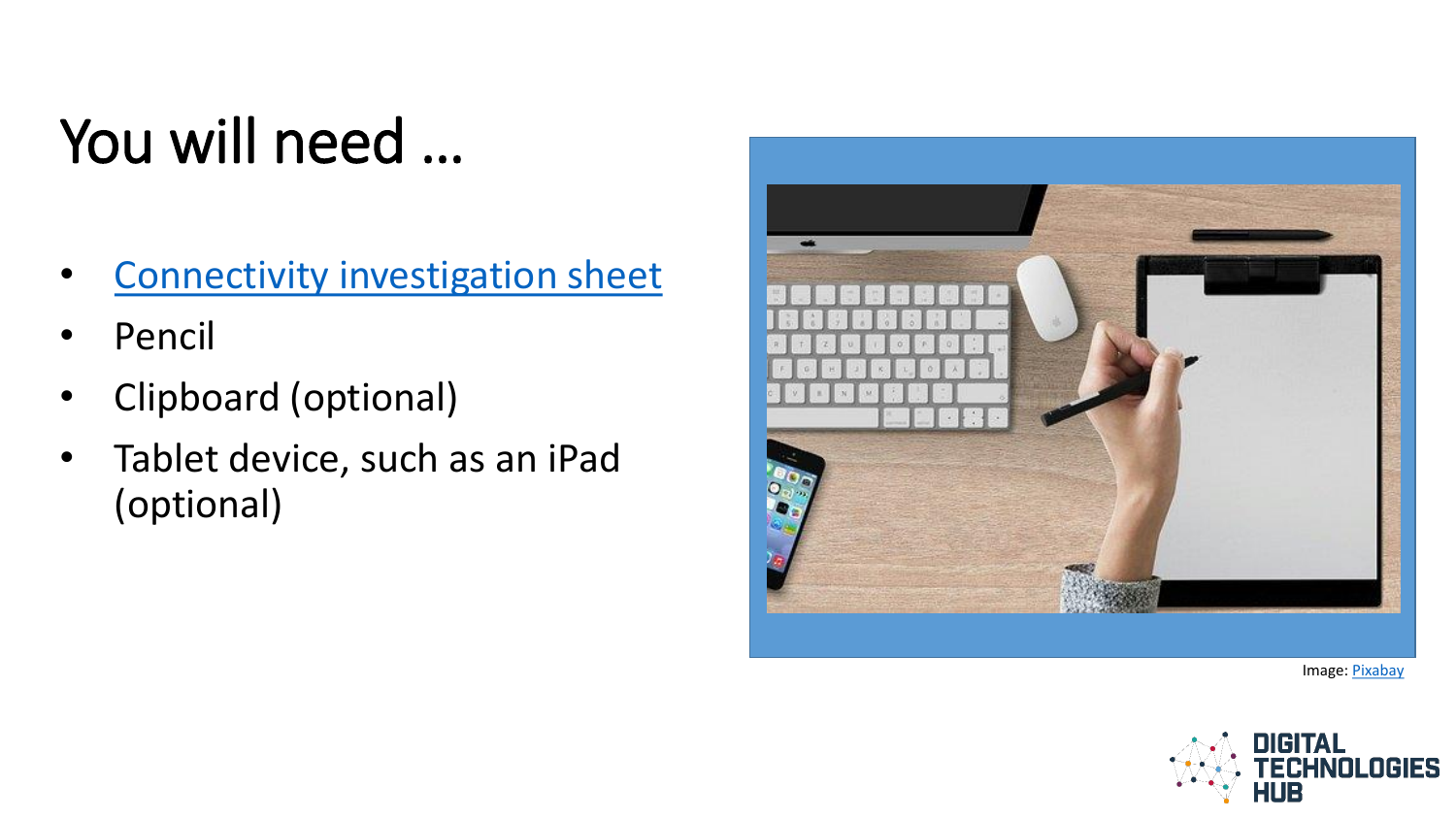#### About the activity

As a family you can investigate different forms of connectivity and discover which types can be paired with the digital systems you own.



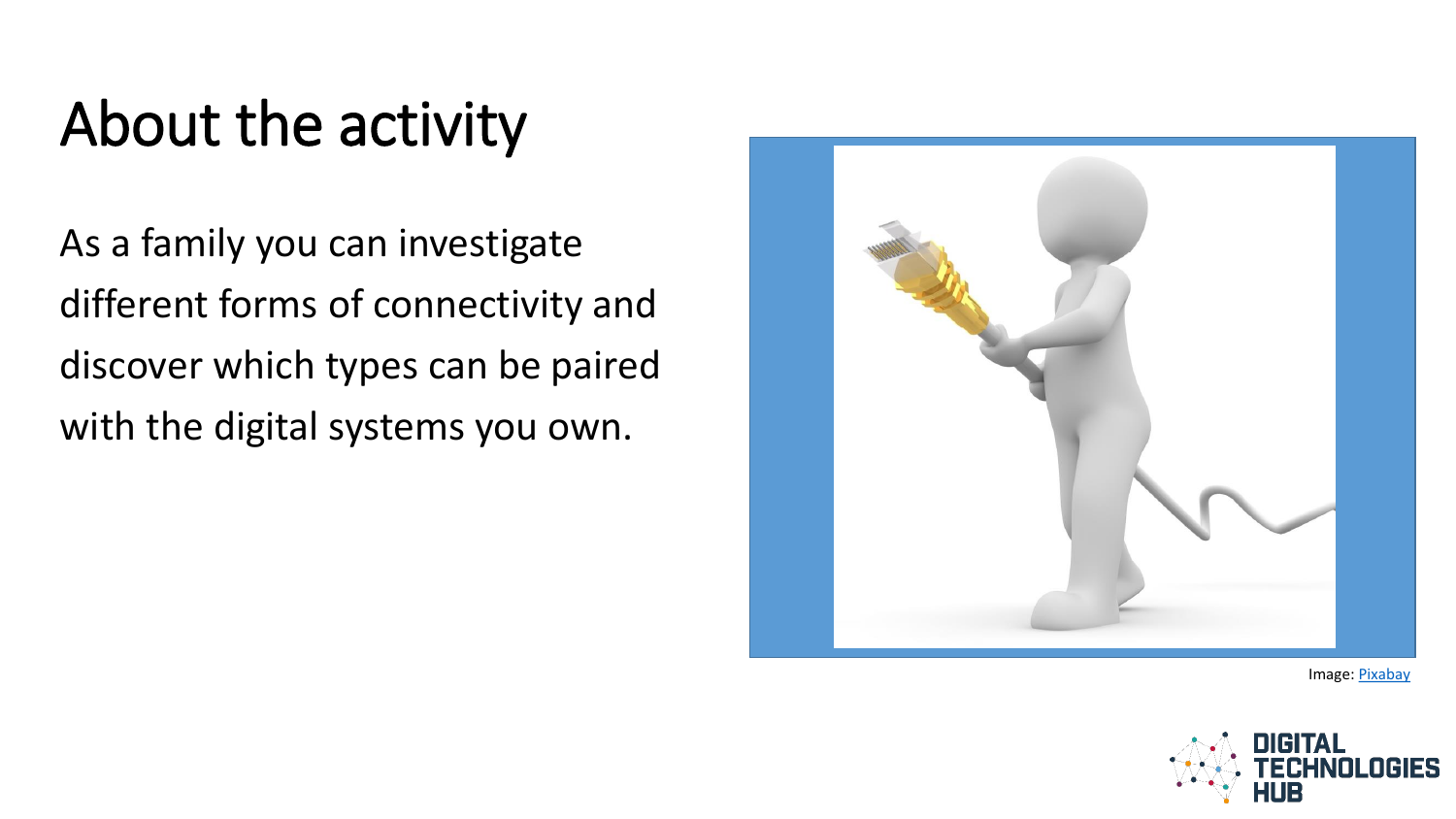#### Connectivity: What's that?

| <b>CONNECTED</b>                                         | <b>WIRELESS</b>                                            |
|----------------------------------------------------------|------------------------------------------------------------|
| <b>USB:</b> USB is short for 'Universal Serial Bus'. USB | <b>WiFi:</b> WiFi is a wireless networking technology that |
| enables two devices to connect and allows data           | enables devices to communicate and connect to the          |
| and power to flow between the two.                       | internet over a radio wave signal.                         |
| <b>Ethernet:</b> Ethernet is a way to connect            | <b>Bluetooth:</b> Bluetooth is a wireless technology that  |
| computers on a network using a special cable.            | enables short distance communication between               |
|                                                          | different devices through radio frequencies.               |
| <b>HDMI: HDMI stands for 'High Definition</b>            | <b>Mobile data:</b> Mobile data is the information you are |
| Multimedia Interface'. It is a digital interface         | sending or receiving to and from a mobile network          |
| that enables audio and video data to be                  | provider, usually when using a phone or a tablet.          |
| transmitted together in a single cable.                  |                                                            |

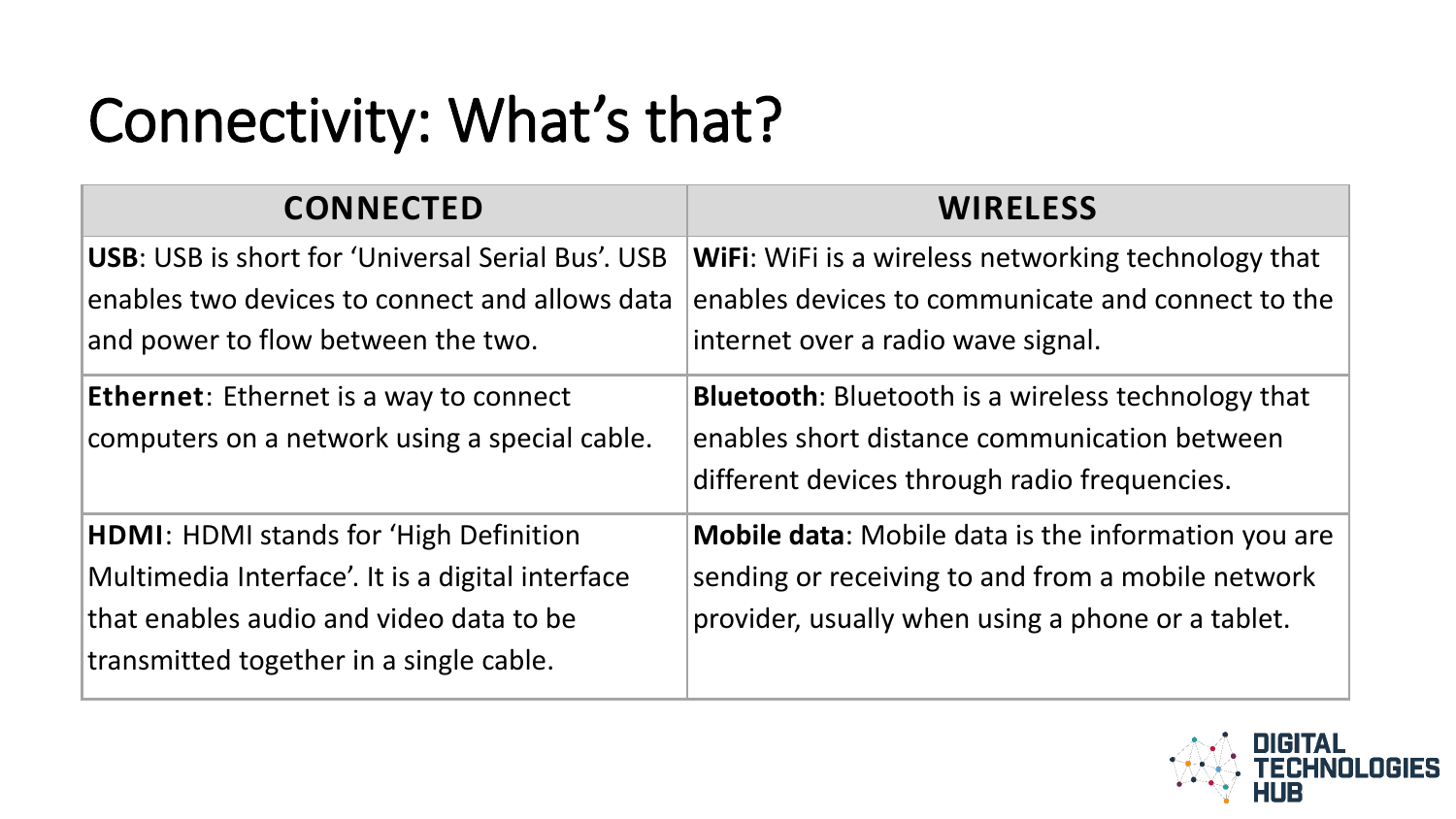## **1** Let's get started

Talk with your child about the different types of technological connections that may be found in your home (eg HDMI, WiFi amd USB).

**Tip**: Look at the **Connectivity investigation** sheet for ideas about types of connections you can find in your home.



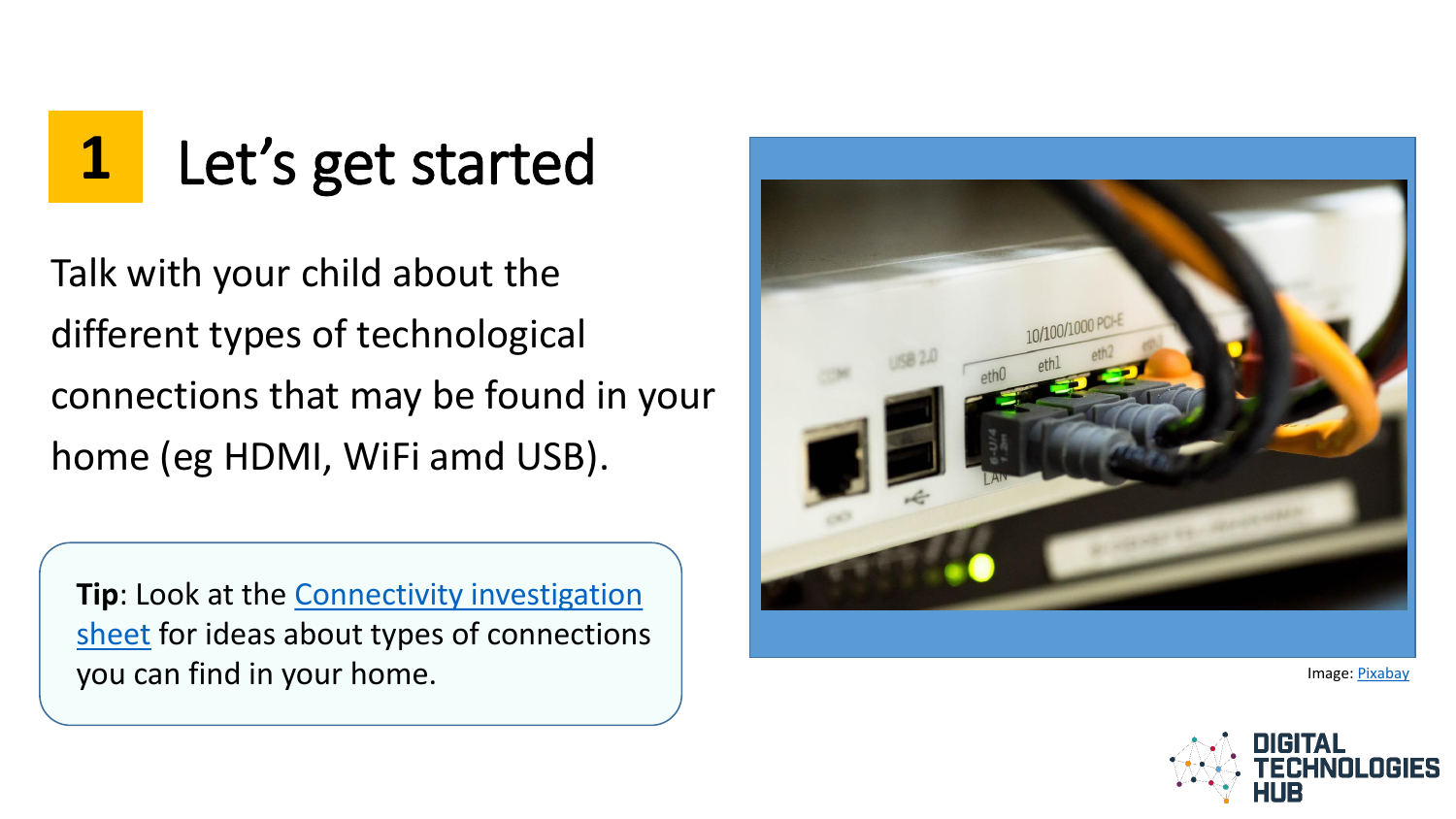**2** What's next?

- Walk around the house and examine different digital systems you own.
- Talk about the way/s you can connect to each of the devices.

**Tip:** If you are unsure, look at the labels on the back of each device, or look in the settings menu or the user guide.



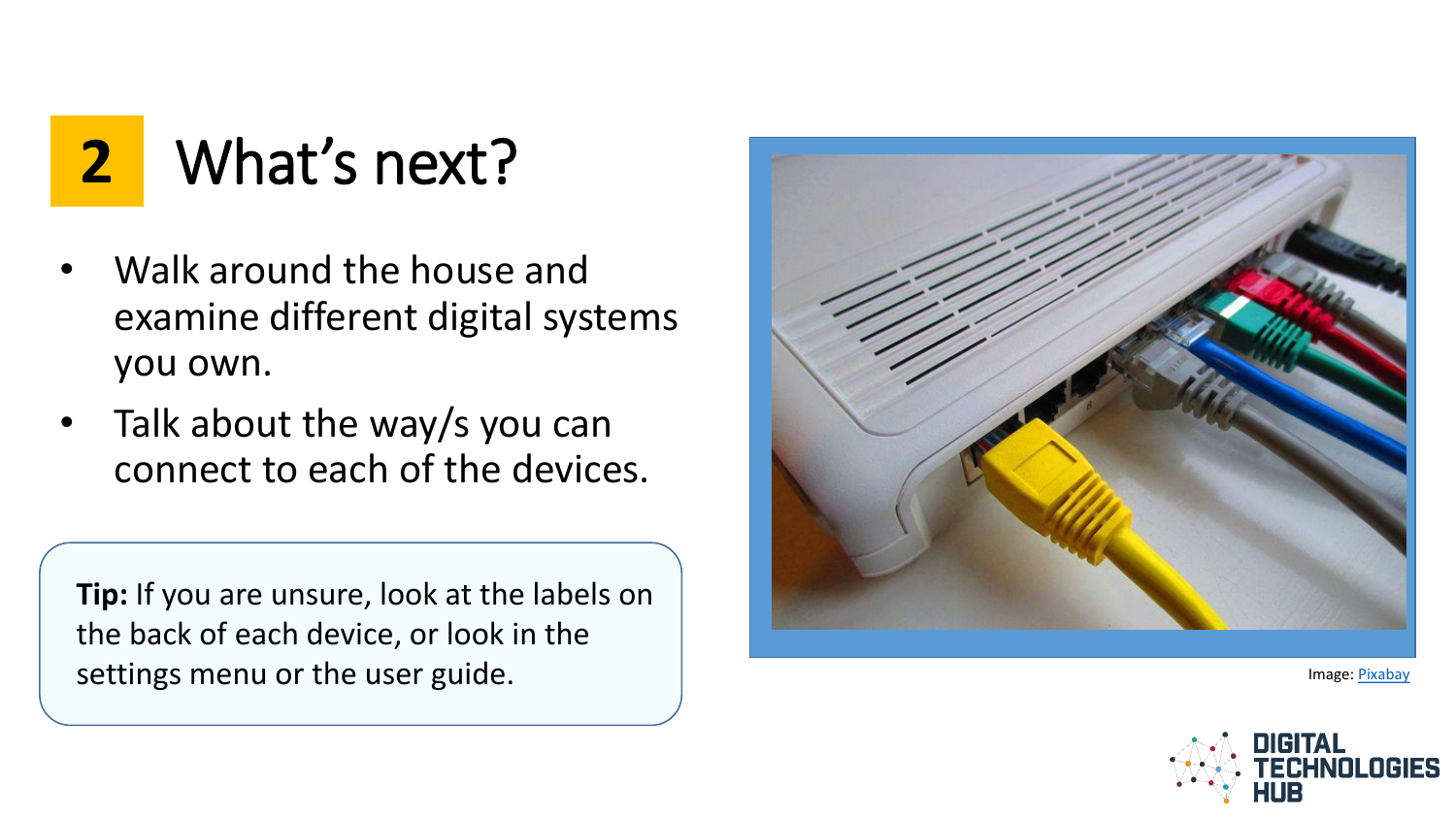**3** What's next?

Once you determine what type/s of connections each device has, make a list of your findings on the [Connectivity investigation sheet.](http://www.digitaltechnologieshub.edu.au/docs/default-source/family-tasks/connectivity-investigation-sheet.pdf)

**Tip**: You could complete the sheet digitally on a tablet device if you prefer.

| <b>CONNECTIVITY INVESTIGATION</b> |                         |
|-----------------------------------|-------------------------|
| <b>CONNECTED</b>                  | <b>WIRELESS</b>         |
| <b>USB</b>                        | WI-FI                   |
|                                   |                         |
| Flash drive<br>Printer            | iPad<br>Laptop Computer |
| <b>ETHERNET</b>                   | <b>BLUETOOTH</b>        |
| Desktop Computer                  | Mobile Phone            |
| <b>HDMI</b>                       | <b>MOBILE DATA</b>      |
| Gaming console<br>Apple TV        | iPad                    |
|                                   |                         |

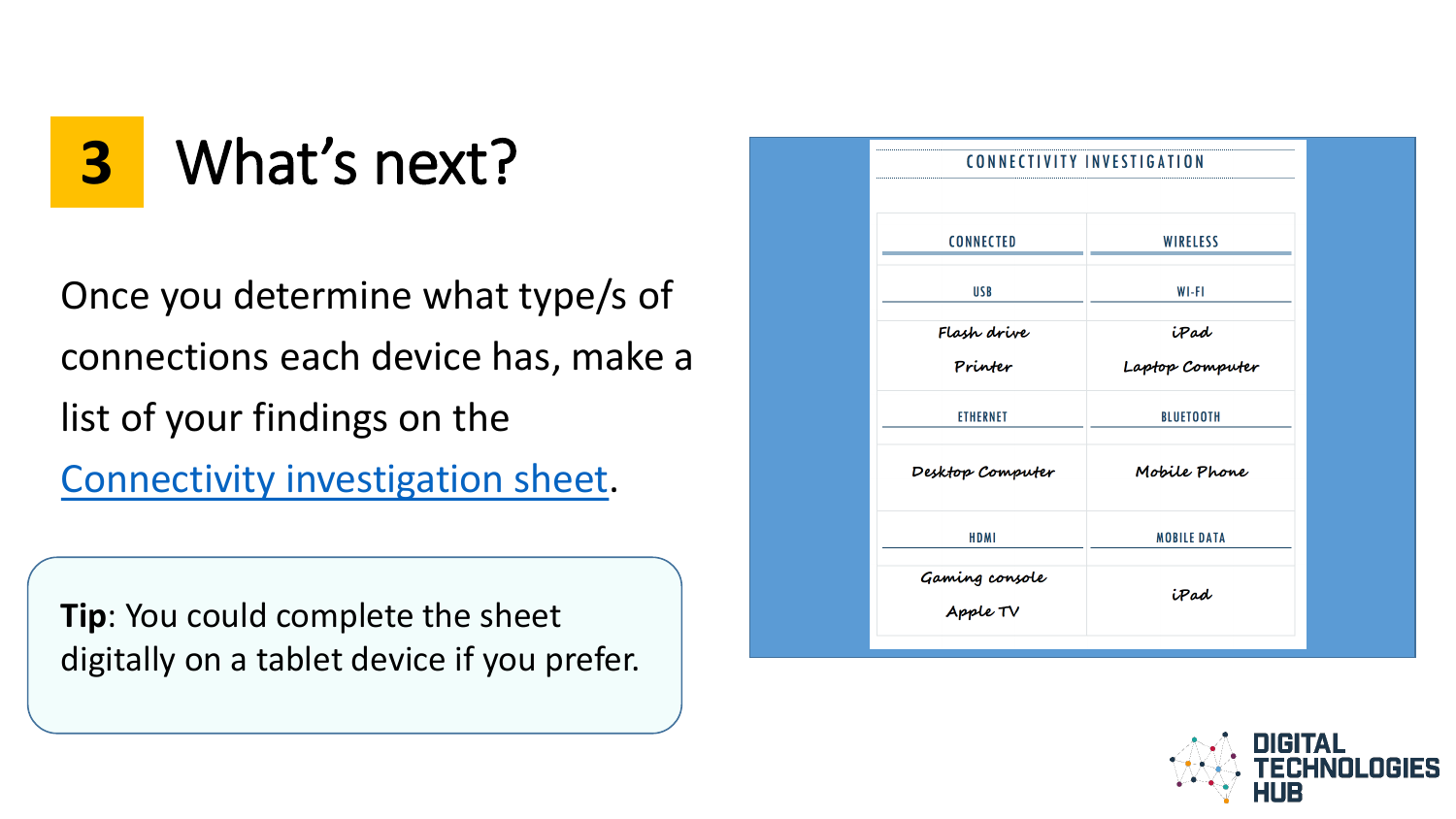

You have identified lots of different digital systems in your home and the ways in which they connect to each other. You can now determine the most popular type of connectivity in your home.

**Further thinking**: Would the most popular type of connectivity in your home be the same as in your grandparents' home? What about your friends' homes? How could you find out?